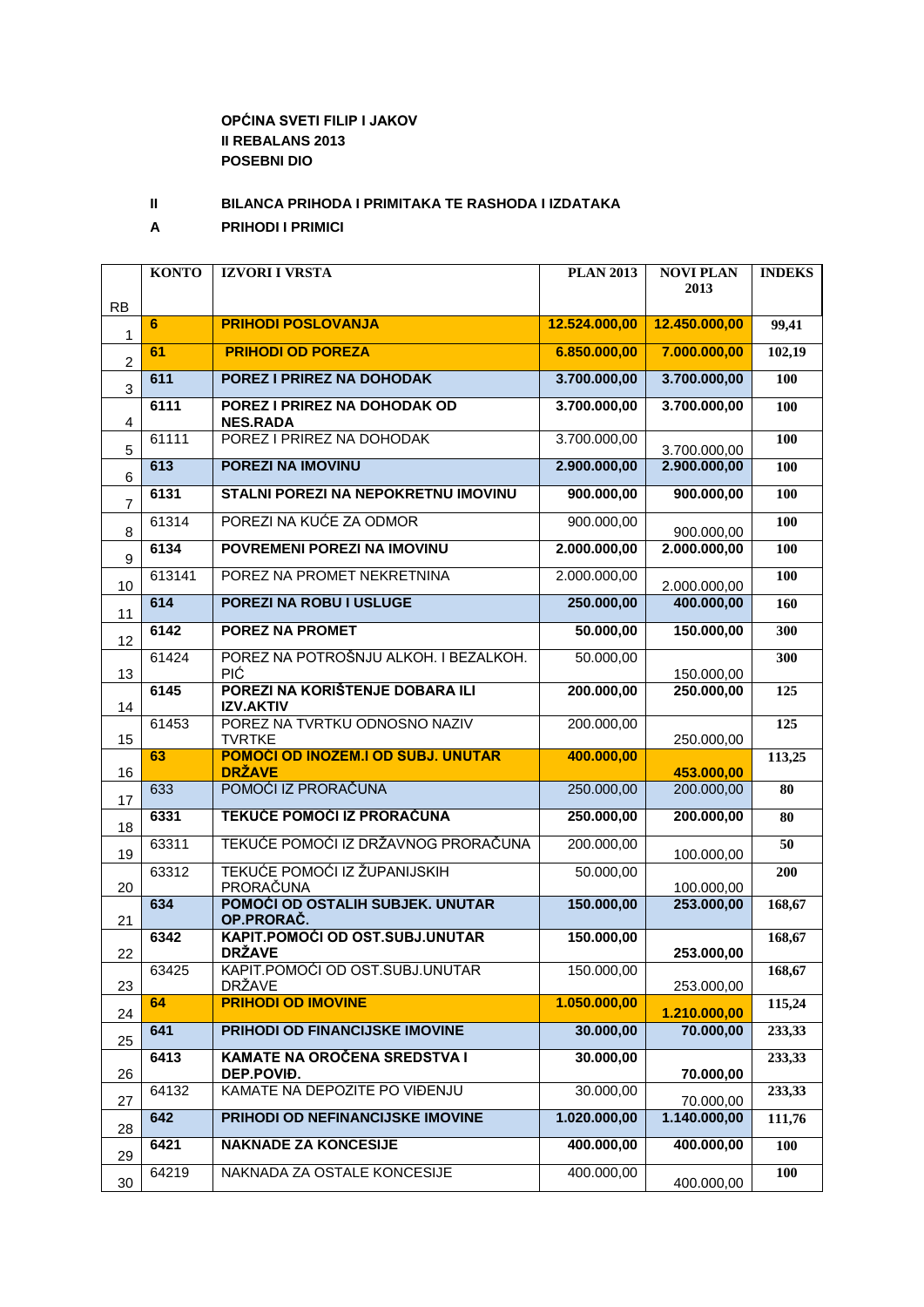| 31 | 6422             | PRIHODI OD ZAKUPA I IZNAJMLJIVANJA<br>IMOV.               | 470.000,00    | 530.000,00    | 112,77           |
|----|------------------|-----------------------------------------------------------|---------------|---------------|------------------|
| 32 | 64225            | PRIHODI OD ZAKUPA POSLOVNIH OBJEKATA                      | 30.000,00     | 30.000,00     | 100              |
| 33 | 64229            | PRIHODI OD ZAKUPA JAVNIH POVRŠINA                         | 440.000,00    | 500.000,00    | 113,64           |
| 34 | 6429             | <b>OSTALI PRIHODI OD NEFINANCIJSKE</b><br><b>IMOVINE</b>  | 150.000,00    | 210.000,00    | 140              |
| 35 | 64299            | NAK.ZA ZADRŽ.NEZAK.IZGR.ZGRADE U<br>PROST.                | 150.000,00    | 210.000,00    | 140              |
| 36 | 65               | <b>PRIHODI OD ADMIN.PRIST. I PO</b><br>POSEB.PROP.        | 4.224.000,00  | 3.787.000,00  | 89,65            |
| 37 | 651              | <b>UPRAVNE I ADMINISTRATIVNE PRISTOJBE</b>                | 300.000,00    | 360.000,00    | 120              |
| 38 | 6514             | <b>OSTALE PRISTOJBE</b>                                   | 300.000,00    | 360.000,00    | 120              |
| 39 | 65141            | <b>BORAVIŠNE PRISTOJBE</b>                                | 300.000,00    | 360.000,00    | 120              |
| 40 | 653              | <b>KOMUNALNI DOPRINOSI I NAKNADE</b>                      | 2.620.000,00  | 2.800.000,00  | 106,87           |
| 41 | 6531             | <b>KOMUNALNI DOPRINOSI</b>                                | 1.420.000,00  | 1.500.000,00  | 105,63           |
| 42 | 65311            | <b>KOMUNALNI DOPRINOSI</b>                                | 1.420.000,00  | 1.500.000,00  | 105,63           |
| 43 | 6532             | <b>KOMUNALNE NAKNADE</b>                                  | 1.000.000,00  | 1.100.000,00  | 110              |
| 44 | 65232            | <b>KOMUNALNE NAKNADE</b>                                  | 1.000.000,00  | 1.100.000,00  | $\overline{110}$ |
| 45 | 6533             | NAKNADE ZA PRIKLJUČAK                                     | 200.000,00    | 200.000,00    | 100              |
| 46 | 65331            | NAKNADE ZA PRIKLJUČAK                                     | 200.000,00    | 200.000,00    | 100              |
| 47 | 652              | <b>PRIHODI PO POSEBNIM PROPISIMA</b>                      | 1.304.000,00  | 627.000,00    | 48,08            |
| 48 | 6526             | <b>OSTALI NESPOMENUTI PRIHODI</b>                         | 1.304.000,00  | 627.000,00    | 48,08            |
| 49 | 65269            | <b>OSTALI NESPOMENUTI PRIHODI</b>                         | 150.000,00    | 200.000,00    | 133,33           |
| 50 | 65269            | OSTALI NESPOMENUTI PRIHODI - NOVA<br><b>IZMJERA</b>       | 454.000,00    | 100.000,00    | 22,03            |
| 51 | 65269            | OSTALI NESP. PRIHODI-PRODAJA GROBNICA                     | 700.000,00    | 327.000,00    | 46,71            |
| 52 | $\overline{7}$   | <b>PRIHODI OD PRODAJE NEFINANCIJSKE</b><br><b>IMOVINE</b> | 200.000,00    | 200.000,00    | 100              |
| 53 | 71               | <b>PRIHODI OD PRODAJE NEF.DUGOT.IMOVINE</b>               | 200.000,00    | 200.000,00    | 100              |
| 54 | $\overline{711}$ | <b>PRIHODI OD PRODAJE MATERIJALNE</b><br><b>IMOVINE</b>   | 200.000,00    | 200.000,00    | 100              |
| 55 | 7111             | <b>ZEMLJIŠTE</b>                                          | 200.000,00    | 200.000,00    | 100              |
| 56 | 71112            | <b>GRAĐEVINSKO ZEMLJIŠTE</b>                              | 200.000,00    | 200.000,00    | 100              |
| 57 |                  | <b>SVEUKUPNO PRIHODI I PRIMICI</b>                        | 12.724.000,00 | 12.650.000,00 | 99,42            |

## **B RASHODI I IZDACI VRSTA RASHODA I IZDATAKA**

|                | <b>KONTO</b> | <b>VRSTA RASHODA I IZDATAKA</b> | <b>PLAN 2013</b> | <b>NOVI PLAN</b><br>2013 | <b>INDEKS</b> |
|----------------|--------------|---------------------------------|------------------|--------------------------|---------------|
|                | 3            | <b>RASHODI POSLOVANJA</b>       | 9.186.000,00     | 10.135.800,00            | 110,34        |
| $\overline{2}$ | 31           | <b>RASHODI ZA ZAPOSLENE</b>     | 2.884.200,00     | 3.102.000,00             | 107,55        |
| 3              | 311          | <b>PLAĆE (BRUTO)</b>            | 2.477.000,00     | 2.662.000,00             | 107,47        |
| 4              | 3111         | PLAĆE ZA REDOVAN RAD            | 2.477.000,00     | 2.662.000,00             | 107,47        |
| 5              | 31111        | PLACE ZA ZAPOSLENE              | 1.640.000.00     | 1.825.000.00             | 111,28        |
| 6              | 311110       | PLAĆE ZA ZAPOSLENE -<br>VRTIĆ   | 837.000,00       | 837.000,00               | 100           |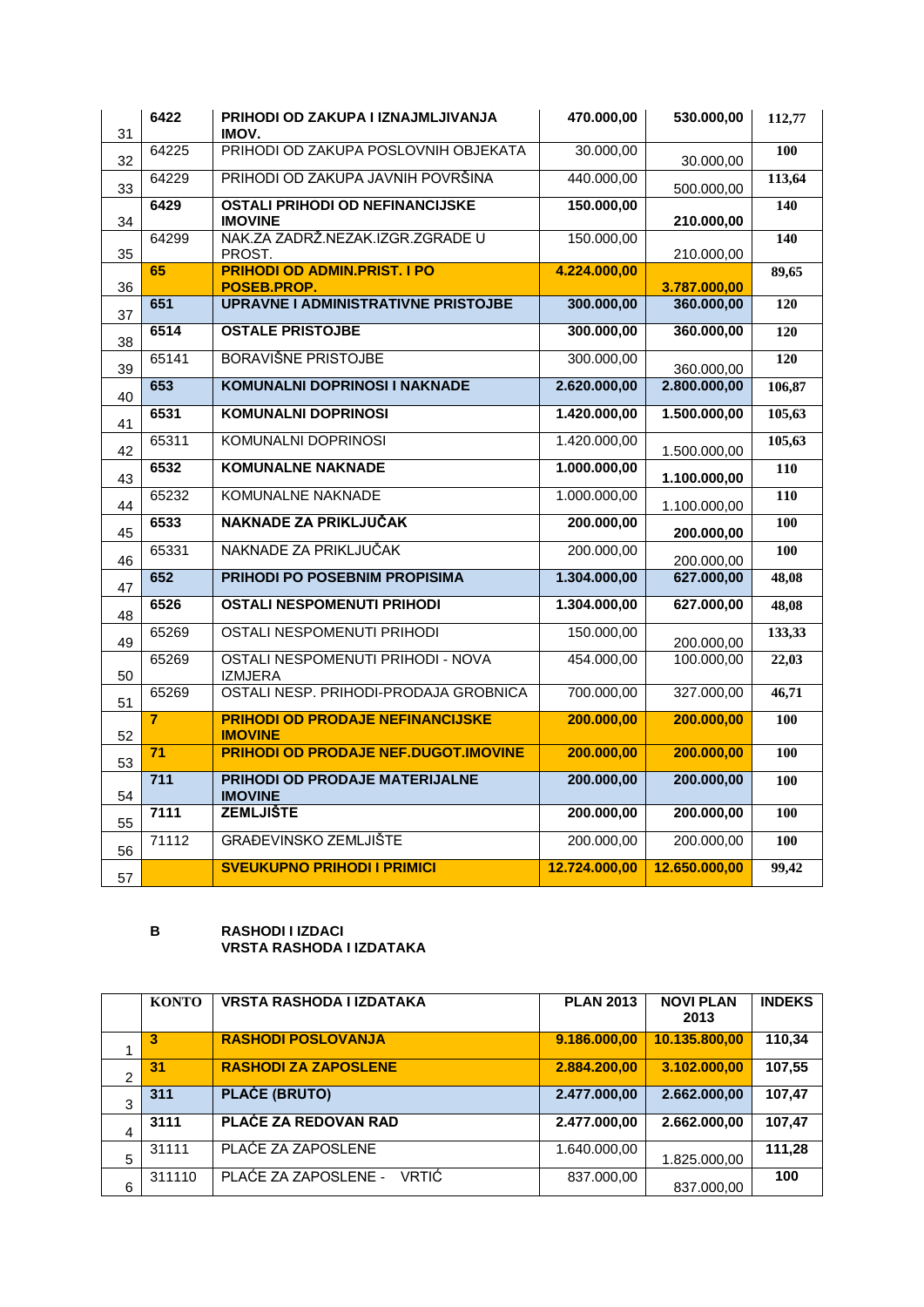| $\overline{7}$<br>3121<br><b>OSTALI RASHODI ZA ZAPOSLENE</b><br>28.200,00<br>8        | 38.000,00               |        |
|---------------------------------------------------------------------------------------|-------------------------|--------|
|                                                                                       | 38.000,00               | 134,75 |
| 31219<br>OSTALI RASHODI ZA ZAPOSLENE<br>28.200,00<br>9                                | 38.000,00               | 134,75 |
| 313<br><b>DOPRINOSI NA PLAĆE</b><br>379.000,00<br>10                                  | 402.000,00              | 106,07 |
| 3132<br>DOPRINOSI ZA OBV.ZDRAVST.OSIGURANJE<br>337.500,00<br>11                       | 357.200,00              | 105,84 |
| DOPRINOSI ZA OBV.ZDR.OSIGURANJE<br>31321<br>216.200,00<br>12                          | 235.000,00              | 108,7  |
| DOPRINOSI ZA OBV. ZDR. OSIGUR.<br><b>VRTIĆ</b><br>313210<br>109.000,00<br>13          | 109.000,00              | 100    |
| DOP.ZA OBV.ZDR.OSIG.ZAŠ.ZDR.NA RADU<br>31322<br>8.100,00<br>14                        | 9.000,00                | 111,11 |
| DOP.ZA OBV.ZDRAV.OSIG.ZAŠ.ZDR.-<br><b>VRTIĆ</b><br>4.200,00<br>313220<br>15           | 4.200,00                | 100    |
| 3133<br>DOPRINOSI ZA OBV.OSIG. U<br>41.500,00<br><b>SL.NEZAPOSLENOSTI</b>             | 44.800,00               | 107,95 |
| 16<br>DOPRINOSI ZA ZAPOŠLJAVANJE<br>31332<br>27.200,00<br>17                          |                         | 112,13 |
| DOPRINOSI ZA ZAPOŠLJAVANJE - VRTIĆ<br>313320<br>14.300,00<br>18                       | 30.500,00               | 100    |
| 32<br><b>MATERIJALNI RASHODI</b><br>4.041.800,00                                      | 14.300,00               | 125,81 |
| 32<br>19<br>5.084.800,00<br>NAKNADE TROŠKOVA ZAPOSLENIMA<br>321<br>109.000,00         |                         | 93,58  |
| 20<br><b>SLUŽBENA PUTOVANJA</b><br>3211<br>40.000,00                                  | 102.000,00<br>27.000,00 | 67,5   |
| 21<br>DNEVNICE ZA SLUŽBENI PUT U ZEMLJI<br>32111<br>8.000,00                          |                         | 93,75  |
| 22<br>NAKNADE ZA SMJEŠTAJ NA SLUŽBENOM<br>32113<br>2.000,00                           | 7.500,00                | 225    |
| <b>PUTU</b><br>23                                                                     | 4.500,00                |        |
| MAKNADE ZA PRIJEVOZ NA<br>32115<br>30.000,00<br>SLUŽ.PUTOVANJU<br>24                  | 15.000,00               | 50     |
| <b>NAKNADE ZA PRIJ, ZA RAD NA TER.I</b><br>3212<br>62.000,00<br><b>OD.ŽIVOT</b><br>25 | 62.000,00               | 100    |
| NAKNADE ZA PRIJEVOZ NA POSAO I S POSLA<br>62.000,00<br>32121<br>26                    | 62.000,00               | 100    |
| STRUČNO USAVRŠAVANJE ZAPOSLENIKA<br>3213<br>7.000,00<br>27                            | 13.000,00               | 185,71 |
| SEMINARI, SAVJETOVANJA I SIMPOZIJI<br>32131<br>5.000,00<br>28                         | 5.000,00                | 100    |
| TEČAJEVI I STRUČNI ISPITI<br>32132<br>2.000,00<br>29                                  | 8.000,00                | 400    |
| 322<br>1.108.000,00<br>RASHODI ZA MATERIJAL I ENERGIJU<br>30                          | 1.416.000,00            | 127,8  |
| <b>UREDSKI MATERIJAL. I OSTALI</b><br>3221<br>38.000,00<br><b>MATER.RASHODI</b>       | 81.000,00               | 213,16 |
| 31<br><b>UREDSKI MATERIJAL</b><br>32211<br>18.000,00<br>32                            | 50.000,00               | 277,78 |
| LITERATURA(publikacije, časopisi, glasila)<br>32212<br>10.000,00<br>33                | 10.000,00               | 100    |
| MATERIJAL ZA ČIŠĆENJE I ODRAŽAVANJE<br>32214<br>9.000,00<br>34                        | 20.000,00               | 222,22 |
| OSTALI MATERIJAL ZA POTREBE RED.POSL.<br>1.000,00<br>32219<br>35                      | 1.000,00                | 100    |
| 3223<br><b>ENERGIJA</b><br>770.000,00<br>36                                           | 897.000,00              | 116,49 |
| ELEKTRIČNA ENERGIJA<br>100.000,00<br>32231<br>37                                      | 115.000,00              | 115    |
| ELEKTRIČNA ENERGIJA - JAVNA RASVJETA<br>595.000,00<br>322310<br>38                    | 677.000,00              | 113,78 |
| MOTORNI BENZI I DIZEL GORIVO<br>50.000,00<br>32234<br>39                              | 80.000,00               | 160    |
| <b>GORIVO VRTIĆ</b><br>32234<br>25.000,00<br>40                                       | 25.000,00               | 100    |
| MATERIJAL I DIJELOVI ZA TEK I INV ODRŽ.<br>175.000,00<br>3224<br>41                   | 378.000,00              | 216    |
| <b>GRAĐEVINSKI OBJEKTI</b><br>20.000,00<br>32241<br>42                                | 20.000,00               | 100    |
| POSTROJENJA I OPREMA<br>10.000,00<br>32242<br>43                                      | 35.000,00               | 350    |
| TRANSPORTNA SREDSTVA<br>2.000,00<br>32243<br>44                                       | 5.000,00                | 250    |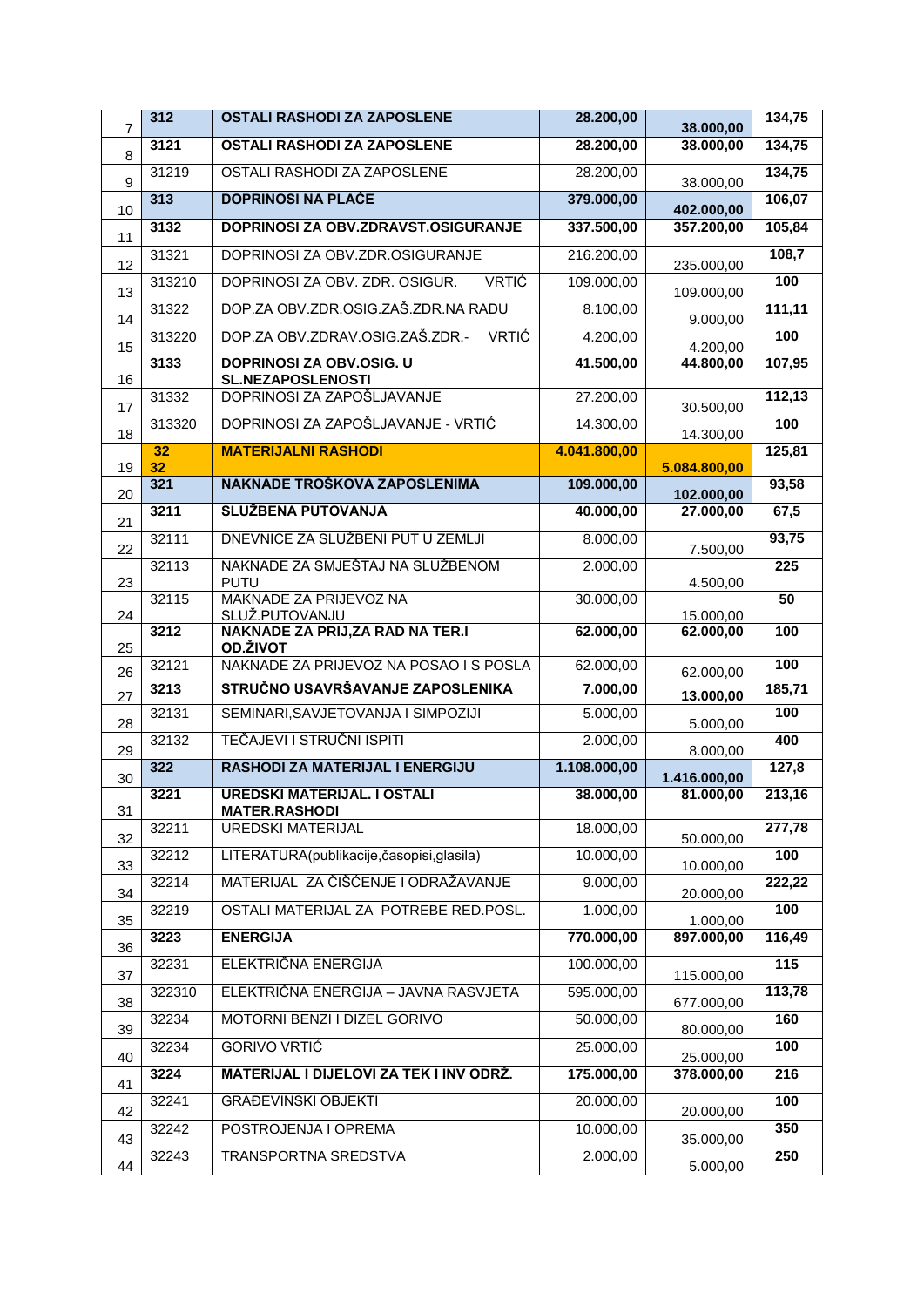| 45       | 322441  | <b>CESTE-VLASTITI POGON</b>                         | 20.000,00    | 35.000,00               | 175                     |
|----------|---------|-----------------------------------------------------|--------------|-------------------------|-------------------------|
| 46       | 3224410 | POLJSKI PUTEVI-VLASTITI POGON                       | 3.000,00     | 8.000,00                | 266,67                  |
| 47       | 322442  | PARKOVI I ZELENE POVRŠINE-VL.POGON                  | 60.000,00    | 70.000,00               | 116,67                  |
| 48       | 322444  | KUPALIŠTA-VL.POGON                                  | 8.000,00     | 45.000,00               | 562,5                   |
| 49       | 322445  | SPORTSKI OBJEKTI-VL.POGON                           | 7.000,00     | 75.000,00               | 1071,4                  |
| 50       | 322446  | <b>GROBLJE-VL.POGON</b>                             | 15.000,00    | 0,00                    | $\bf{0}$                |
| 51       | 322447  | OSTALO-VL.POGON                                     | 30.000,00    | 85.000,00               | 283,33                  |
| 52       | 3225    | <b>SITNI INVENTAR</b>                               | 110.000,00   | 40.000,00               | 36,36                   |
| 53       | 32251   | SITNI INVENTAR I AUTO GUME                          | 110.000,00   | 40.000,00               | 36,36                   |
| 54       | 3227    | SLUŽBENA, RADNA I ZAŠTITNA ODJEĆA I<br><b>OBUĆA</b> | 15.000,00    | 20.000,00               | 133,33                  |
| 55       | 32271   | SLUŽBENA, RADNA I ZAŠTITNA ODJEĆA I<br><b>OBUĆA</b> | 15.000,00    | 20.000,00               | 133,33                  |
| 56       | 323     | <b>RASHODI ZA USLUGE</b>                            | 2.380.000,00 | 2.846.000,00            | 119,58                  |
| 57       | 3231    | <b>USLUGE TELEFONA, POŠTE I PRIJEVOZA</b>           | 132.000,00   | 125.900,00              | 95,38                   |
| 58       | 32311   | <b>USLUGE TELEFONA, TELEFAKSA</b>                   | 72.000,00    | 75.000,00               | 104,17                  |
| 59       | 32313   | <b>POŠTARINA</b>                                    | 60.000,00    | 50.900,00               | 84,83                   |
|          | 3232    | <b>USLUGE TEKUĆEG I INVESTICIJSKOG</b>              | 634.000,00   | 952.000,00              | 150,16                  |
| 60       | 32321   | ODRŽAVANJA<br><b>GRAĐEVINSKI OBJEKTI</b>            | 20.000,00    |                         | 335                     |
| 61       | 32322   | POSTROJENJA I OPREME                                | 24.000,00    | 67.000,00               | 250                     |
| 62       | 32323   | PRIJEVOZNA SREDSTVA                                 | 30.000,00    | 60.000,00               | 33,33                   |
| 63<br>64 | 32329   | <b>JAVNA RASVJETA</b>                               | 190.000,00   | 10.000,00<br>200.000,00 | 105,26                  |
| 65       | 323290  | PARKOVI I ZELENE POVRŠINE.-VL.POG.                  | 20.000,00    | 60.000,00               | 300                     |
| 66       | 323291  | KUPALIŠTA-VL.POGON                                  | 130.000,00   | 140.000,00              | 107,69                  |
| 67       | 323292  | <b>GROBLJE</b>                                      | 50.000,00    | 120.000,00              | 240                     |
| 68       | 323294  | POLJSKI PUTEVI-VL.POG                               | 20.000,00    | 40.000,00               | 200                     |
| 70       | 323295  | CESTE-VL.POGON                                      | 50.000,00    | 150.000,00              | 300                     |
| 71       | 323296  | SANACIJA DEP-VL.POGON                               | 20.000,00    | 0,00                    | $\mathbf 0$             |
| 72       | 323297  | OSTALO-VL.POGON                                     | 80.000,00    | 105.000,00              | 131,25                  |
| 73       | 3233    | USLUGE PROMIDŽBE I INFORMIRANJA                     | 101.000,00   | 19.100,00               | 18,91                   |
| 74       | 32332   | <b>TISAK</b>                                        | 8.000,00     | 0,00                    | $\overline{\mathbf{0}}$ |
| 75       | 323340  | USLUGE PROMIDŽBE- DAN OPĆINE                        | 68.000,00    | 3.000,00                | 4,41                    |
| 76       | 32339   | OSTALE USLUGE PROMIDŽBE - DAN OLUJE                 | 25.000,00    | 16.100,00               | 64,4                    |
| 77       | 3234    | <b>KOMUNALNE USLUGE</b>                             | 448.000,00   | 568.000,00              | 126,79                  |
| 78       | 32341   | <b>OPSKRBA VODOM</b>                                | 215.000,00   | 200.000,00              | 93,02                   |
| 79       | 32342   | IZNOŠENJE I ODVOZ SMEĆA                             | 20.000,00    | 5.000,00                | 25                      |
| 80       | 32343   | DERATIZACIJA I DEZINSEKCIJA                         | 63.000,00    | 63.000,00               | 100                     |
| 81       | 323490  | KORIŠTENJE DEPONIJA                                 | 150.000,00   | 300.000,00              | 200                     |
| 82       | 3235    | ZAKUPNINE I NAJAMNINE                               | 10.000,00    | 40.000,00               | 400                     |
| 83       | 32359   | <b>OSTALE NAJAMNINE I ZAKUPNINE</b>                 | 10.000,00    | 40.000,00               | 400                     |
| 84       | 3237    | <b>INTELEKTUALNE I OSOBNE USLUGE</b>                | 1.000.000,00 | 1.026.000,00            | 102,6                   |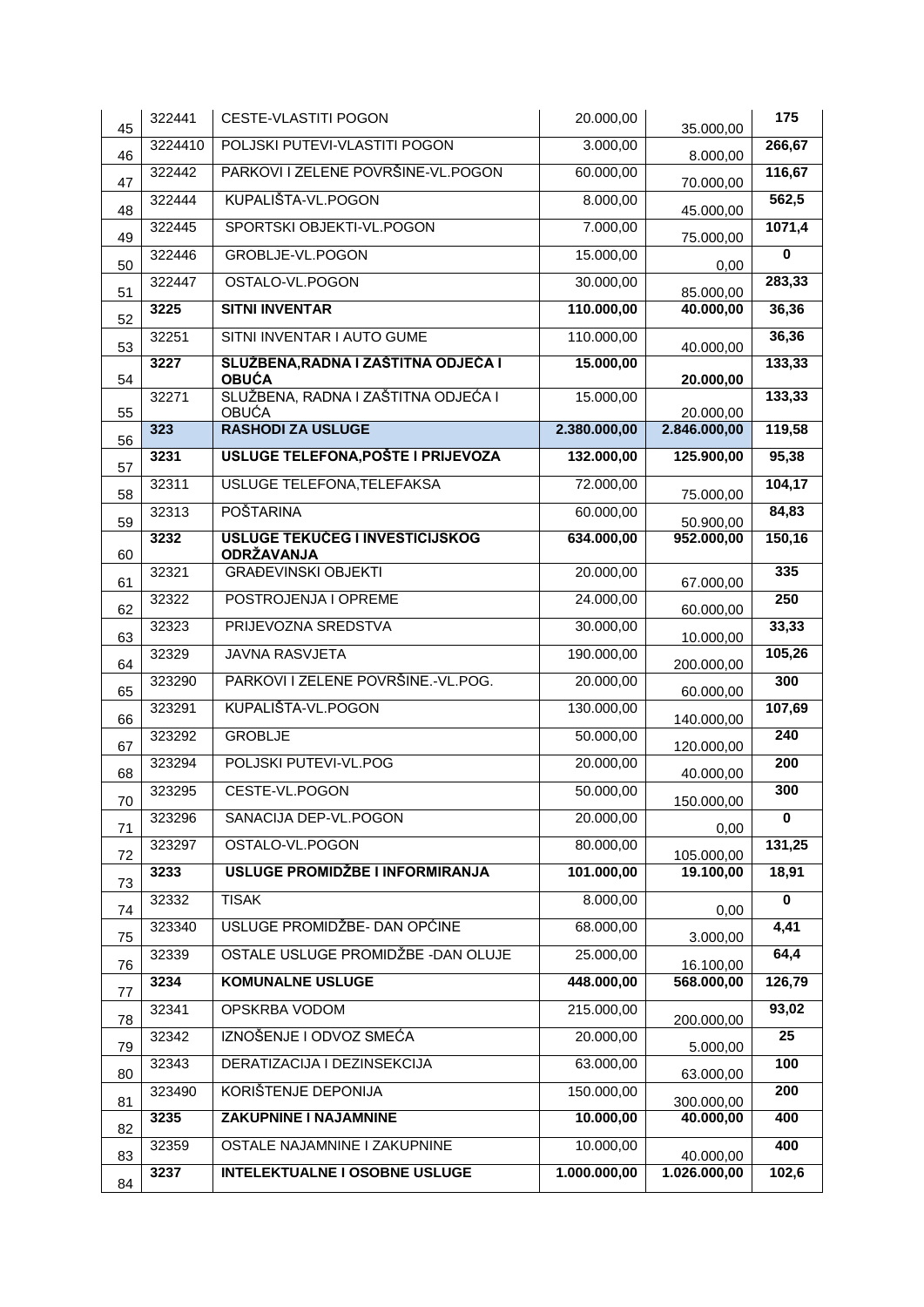| 85         | 32372           | <b>UGOVORI O DJELU</b>                                 | 20.000,00              | 187.000,00 | 935             |
|------------|-----------------|--------------------------------------------------------|------------------------|------------|-----------------|
| 86         | 32373           | <b>USLUGE ODVJETNIKA I</b><br>PRAV.SAVJETOVANJA        | 200.000,00             | 300.000,00 | 150             |
| 87         | 32374           | <b>REVIZORSKE USLUGE</b>                               |                        | 80.000,00  | $\bf{0}$        |
| 88         | 32375           | GEODETSKO-KATASTARSKE USLUGE-<br><b>IZMJERA</b>        | 700.000,00             | 390.000,00 | 55,71           |
| 89         | 323750          | <b>GEODETSKO-KATASTARSKE USLUGE</b>                    | 70.000,00              | 50.000,00  | 71,43           |
| 90         | 32377           | USLUGE AGENCIJA - STUDENTSKOG<br><b>SERVISA</b>        | 5.000,00               | 0,00       | 0               |
| 91         | 32379           | <b>OSTALE INTELEKTUALNE USLUGE</b>                     | 5.000,00               | 19.000,00  | 380             |
| 92         | 3239            | <b>OSTALE USLUGE</b>                                   | 55.000,00              | 115.000,00 | 209,09          |
| 93         | 32391           | <b>GRAFIČKE I TISKARSKE USLUGE</b>                     | $\overline{50.00}0,00$ | 65.000,00  | 130             |
| 94         | 32399           | <b>OSTALE USLUGE-NADZOR</b>                            | 5.000,00               | 50.000,00  | 1000            |
| 95         | 324             | N AKNADE TROŠKOVA OSOB.IZVAN RAD.<br><b>ODNOSA</b>     | 3.000,00               | 52.000,00  | 1733,3          |
| 96         | 3241            | NAKNADE TROŠKOVA OSOB. IZVAN RAD.<br><b>ODNOSA</b>     | 3.000,00               | 52.000,00  | 1733,3          |
| 97         | 32411           | NAKNADE TROŠKOVA SLUŽBENOG PUTA                        | 2.000,00               | 2.000,00   | 100             |
| 98         | 32412           | NAKNADE OSTALIH TROŠKOVA                               | 1.000,00               | 50.000,00  | 5000            |
| 99         | 329             | <b>OSTALI NESPOMENUTI RASHODI</b><br><b>POSLOVANJA</b> | 441.800,00             | 668.800,00 | 151,38          |
|            | 3291            | NAKNADE ZA RAD PREDS.I IZVRŠNIH TIJELA                 | 170.000,00             | 302.000,00 | 177,65          |
| 100<br>101 | 32911           | NAKNADE ČL. PREDST. I IZVR. TIJELA                     | 90.000,00              | 168.000,00 | 186,67          |
| 102        | 32912           | NAKNADE ČLANOVIMA POVJERENSTVA                         | 80.000,00              | 134.000,00 | 167,5           |
| 103        | 3292            | <b>PREMIJE OSIGURANJA</b>                              | 29.000,00              | 21.000,00  | 72,41           |
| 104        | 32921           | PREMIJE OSIGURANJA<br>PRIJEVOZ.SREDSTAVA               | 15.000,00              | 10.000,00  | 66,67           |
| 105        | 32922           | PREMIJE OSIGURANJA OSTALE IMOVINE                      | 14.000,00              | 11.000,00  | 78,57           |
| 106        | 3293            | <b>REPREZENTACIJA</b>                                  | 50.000,00              | 73.000,00  | 146             |
| 107        | 32931           | <b>REPREZENTACIJA</b>                                  | 50.000,00              | 73.000,00  | 146             |
| 108        | 3294            | <b>ČLANARINE</b>                                       | 8.000,00               | 10.000,00  | $\frac{1}{125}$ |
| 109        | 32941           | TUZEMNE ČLANARINE                                      | 8.000,00               | 10.000,00  | 125             |
| 110        | 3295            | PRISTOJBE I NAKNADE                                    | 35.000,00              | 43.000,00  | 122,86          |
| 111        | 32952           | <b>SUDSKE PRISTOJBE</b>                                | 30.000,00              | 40.000,00  | 133,33          |
| 112        | 32953           | JAVNOBILJEŽNIČKE PRISTOJBE                             | 3.000,00               | 3.000,00   | 100             |
| 113        | 32954           | <b>OSTALE PRISTOJBE I NAKNADE</b>                      | 2.000,00               | 0,00       | $\mathbf{0}$    |
| 114        | 3299            | <b>OSTALI NESPOMENUTI RASHODI</b><br><b>POSLOVANJA</b> | 149.800,00             | 219.800,00 | 146,73          |
| 115        | 32991           | RASHODI PROTOK.(VIJENCI, CVIJEĆE, SV. I<br>SL.)        | 20.000,00              | 20.000,00  | 100             |
| 116        | 32999           | OSTALI NESPOMENUTI RASHODI<br>POSLOVANJA               | 100.000,00             | 170.000,00 | 170             |
| 117        | 329990          | OSTALI RASH.POSLOVANJA-VRTIĆ                           | 29.800,00              | 29.800,00  | 100             |
| 118        | 34              | <b>FINANCIJSKI RASHODI</b>                             | 399.000,00             | 332.000,00 | 83,21           |
|            | $\frac{1}{342}$ | <b>KAMATE ZA PRIMLJENE KREDITE I</b><br><b>ZAJMOVE</b> | 300.000,00             | 242.000,00 | 80,67           |
| 119        | 3423            | KAMATE ZA PRIM. KRE.OD TUZ.KRED.INST.                  | 300.000,00             | 242.000,00 | 80,67           |
| 120        | 34233           | KAMATE ZA PRIMLJENE KRE.OD                             | 300.000,00             |            | 80,67           |
| 121        |                 | TUZ.KRED.INST.                                         |                        | 242.000,00 |                 |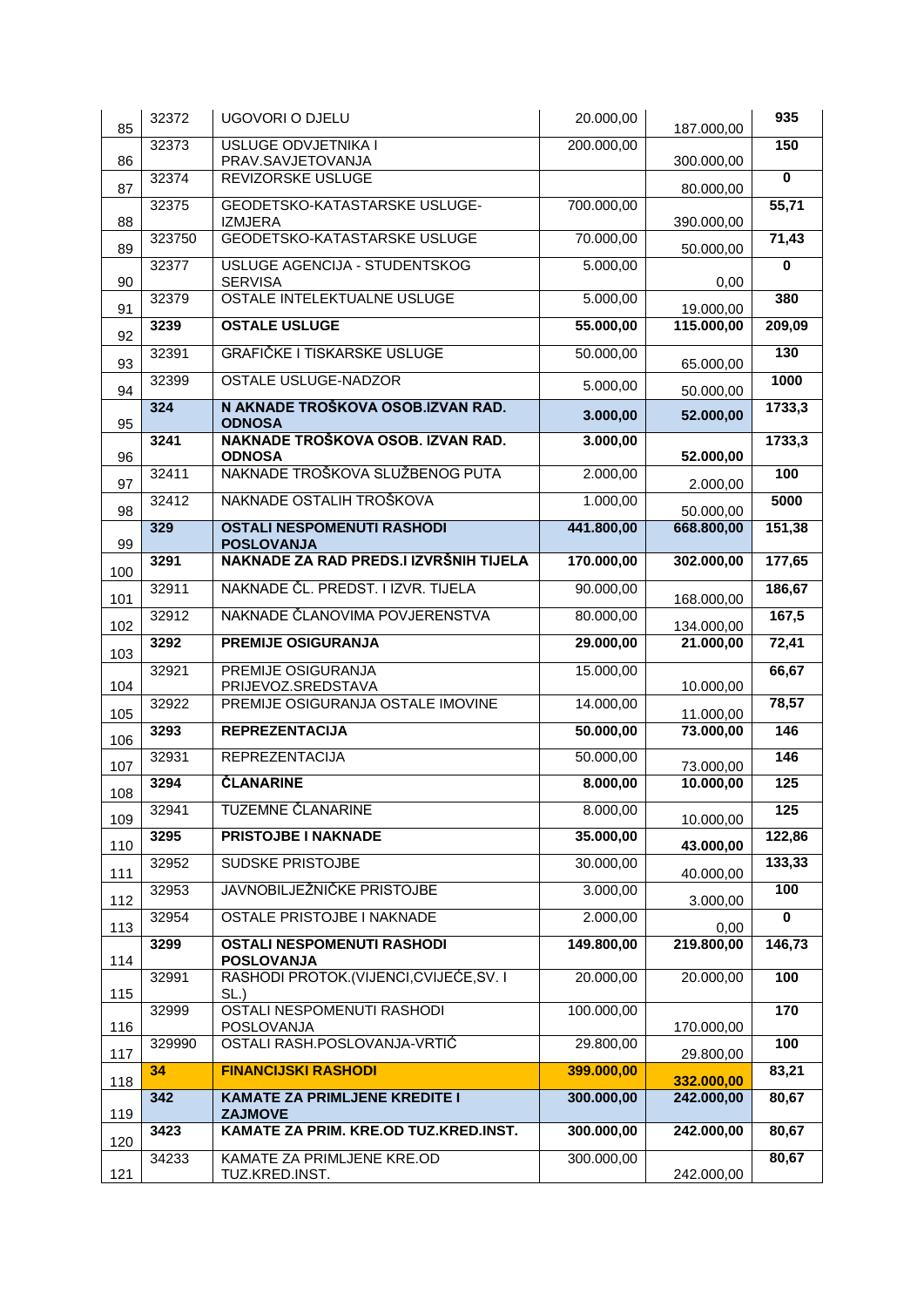| 122        | 343               | <b>OSTALI FINANCIJSKI RASHODI</b>                        | 99.000,00              | 90.000,00                    | 90,91                   |
|------------|-------------------|----------------------------------------------------------|------------------------|------------------------------|-------------------------|
| 123        | 3431              | <b>BANKARSKE USLUGE I USLUGE</b><br><b>PL.PROMETA</b>    | 19.000,00              | 20.000,00                    | 105,26                  |
| 124        | 34311             | <b>USLUGE BANAKA</b>                                     | 19.000,00              | 20.000,00                    | 105,26                  |
| 125        | 3434              | <b>OSTALI NESPOMENUTI FINANCIJSKI</b><br><b>RASHODI</b>  | 80.000,00              | 70.000,00                    | 87,5                    |
| 126        | 34349             | OSTALI NESPOMENUTI FINANCIJSKI<br><b>RASHODI</b>         | 80.000,00              | 70.000,00                    | 87,5                    |
| 127        | 36                | POMOĆI DANE U INOZ.I UNUTAR OPĆEG<br>PROR.               | 288.000,00             | 209.000,00                   | 72,57                   |
| 128        | 363               | POMOĆI UNATAR OPĆEG PRORAČUNA                            | 288.000,00             | 209.000,00                   | 72,57                   |
| 129        | 3631              | <b>TEKUĆE POMOĆI UNUTAR OPĆEG</b><br>PRORAČUNA           | 288.000,00             | 209.000,00                   | 72,57                   |
| 130        | 36314             | SUF. ŽUPANIJA                                            | 9.000,00               | 15.000,00                    | 166,67                  |
| 131        | 36315             | SUF.PROG.POMOĆ U KUĆI STARIJIM<br><b>OSOBAMA</b>         | 145.000,00             | 110.000,00                   | 75,86                   |
| 132        | 363150            | SUF. PODUZETNIČKOG INKUBATORA                            | 50.000,00              | 0,00                         | $\overline{\mathbf{0}}$ |
| 133        | 36316             | OPĆINA SUKOŠAN                                           | 84.000,00              | 84.000,00                    | 100                     |
| 134        | 37                | <b>NAKNADE GRAĐANIMA I KUĆANSTVIMA</b>                   | 276.000,00             | 308.000,00                   | 111,59                  |
| 135        | 372               | <b>OSTALE NAKNADE GRAĐANIMA I</b><br><b>KUĆANSTVIMA</b>  | 276.000,00             | 308.000,00                   | 111,59                  |
| 136        | 3721              | NAKNADE GRAĐANIMA I KUĆANST. U<br><b>NOVCU</b>           | 276.000,00             | 308.000,00                   | 111,59                  |
| 137        | 37212             | POMOĆ OBITELJIMA I KUĆANSTVIMA                           | 100.000,00             | 110.000,00                   | 110                     |
| 138        | 372121            | NAKNADE ZA NOVOROĐENČE                                   | 86.000,00              | 62.000,00                    | 72,09                   |
| 139        | 37215             | STIPENDIJE I ŠKOLARINE                                   | 90.000,00              | 136.000,00                   | 151,11                  |
|            |                   |                                                          |                        |                              |                         |
|            | 38                | <b>OSTALI RASHODI</b>                                    | 1.297.000,00           |                              | 84,81                   |
| 140        | 381               | <b>TEKUĆE DONACIJE U NOVCU</b>                           | 1.297.000,00           | 1.100.000,00<br>1.100.000,00 | 84,81                   |
| 141        | 3811              | <b>TEKUĆE DONACIJE U NOVCU</b>                           | 1.297.000,00           | 1.100.000,00                 | 84,81                   |
| 142<br>143 | 38111             | <b>CRVENI KRIŽ</b>                                       | 50.000,00              | 20.000,00                    | 40                      |
| 144        | 381110            | <b>DDK SV. FILIP I JAKOV</b>                             | 5.000,00               | 5.000,00                     | 100                     |
| 145        | 381111            | ZDRAVSTVENE USTANOVE                                     | 3.000,00               | 0,00                         | $\mathbf 0$             |
| 146        | 38112             | <b>VJERSKE ZAJEDNICE</b>                                 | 21.000,00              |                              | 57,14                   |
| 147        | 38114             | UDRUGE I POLITIČKE STRANKE                               | 50.000,00              | 12.000,00                    | 150                     |
| 148        | 381141            | HVIDR-A, UHDDR I UDRUGA RPB                              | 7.000,00               | 75.000,00                    | 71,43                   |
| 149        | 381142            | <b>UDRUGA SLIJEPIH</b>                                   | 14.000,00              | 5.000,00                     | 71,43                   |
|            | 381143            | <b>OSTALE UDRUGE</b>                                     | 5.000,00               | 10.000,00                    | 400                     |
| 150        | 381152            | SPORTSKA DRUŠTVA                                         | 380.000,00             | 20.000,00                    | 100                     |
| 151        | 381191            | KUD-ovi I KULTURNI PROGRAMI                              | 220.000,00             | 380.000,00                   | 100                     |
| 152        | 381192            | AKTIV ZAŠTITE I SPAŠAVANJA                               | 50.000,00              | 220.000,00                   | 20                      |
| 153<br>154 | 381193            | <b>DVD SV.FILIP I JAKOV</b>                              | 350.000,00             | 10.000,00<br>200.000,00      | 57,14                   |
| 155        | 3811940           | TURISTIČKA ZAJEDNICA                                     | 30.000,00              | 15.000,00                    | 50                      |
| 156        | 381197            | ŠKOLA                                                    | 5.000,00               | 24.000,00                    | 480                     |
| 157        | 3811970           | MJESNI ODBORI                                            | 2.000,00               | 2.000,00                     | 100                     |
| 158        | 381197<br>3811972 | MJESNI ODBOR-SIKOVO<br>OSTALE DONACIJE - ŠKOLSKE SEKCIJE | 100.000,00<br>5.000,00 | 100.000,00                   | 100<br>40               |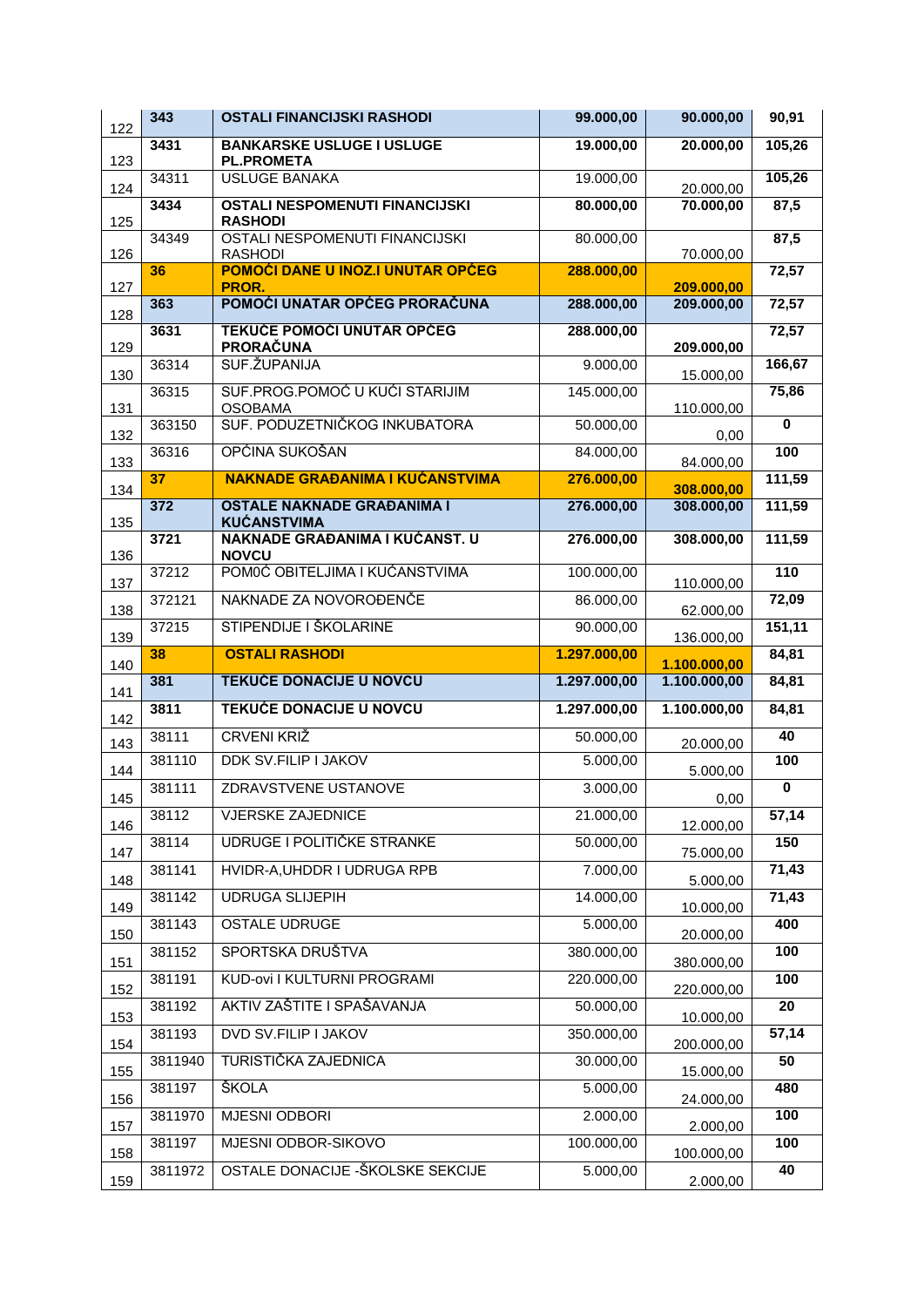| 160        | $\overline{4}$ | <b>RASHODI ZA NABAVU NEFINANCIJSKE</b><br><b>IMOVINE</b>    | 2.860.000,00 | 1.893.000,00             | 66,19                   |
|------------|----------------|-------------------------------------------------------------|--------------|--------------------------|-------------------------|
| 161        | 41             | <b>RASHODI ZA NABAVU NEPROIZV. IMOVINE</b>                  | 110.000,00   | 0,00                     | $\overline{\mathbf{0}}$ |
| 162        | 411            | <b>MATERIJALNA IMOVINA</b>                                  | 110.000,00   | 0,00                     | $\bf{0}$                |
| 163        | 4111           | <b>ZEMLJIŠTE</b>                                            | 110.000,00   |                          | $\overline{\mathbf{0}}$ |
| 164        | 41111          | POLJOPRIVREDNO ZEMLJIŠTE                                    | 40.000,00    | 0,00                     | $\bf{0}$                |
| 165        | 41112          | <b>GRAĐEVINSKO ZEMLJIŠTE</b>                                | 20.000,00    | 0,00                     | $\overline{\mathbf{0}}$ |
| 166        | 41119          | <b>OSTALA ZEMLJIŠTA</b>                                     | 50.000,00    | 0,00                     | $\bf{0}$                |
| 167        | 42             | <b>RASHODI ZA NABAVU</b><br><b>PROIZ.DUGOTR.IMOVINE</b>     | 2.750.000,00 | 1.893.000,00             | 68,84                   |
|            | 421            | <b>GRAĐEVINSKI OBJEKTI</b>                                  | 2.220.000,00 | 1.406.000,00             | 63,33                   |
| 168        | 4212           | <b>POSLOVNI OBJEKTI</b>                                     | 100.000,00   |                          | $\bf{0}$                |
| 169        | 42123          | SPORTSKA DVORANA                                            | 100.000,00   |                          | $\bf{0}$                |
| 170        | 4213           | <b>CESTE, ŽELJEZNICE I OST.PROMETNI</b>                     | 500.000,00   | 0,00                     | $\mathbf 0$             |
| 171        | 42131          | <b>OBJEKTI</b><br><b>CESTE</b>                              | 500.000,00   |                          | $\overline{\mathbf{0}}$ |
| 172        | 4214           | <b>OSTALI GRAĐEVINSKI OBJEKTI</b>                           | 1.620.000,00 | 0,00<br>1.406.000,00     | 86,79                   |
| 173        | 42141          | PLINOVOD, VODOVOD, KANALIZACIJA                             | 100.000,00   |                          | $\overline{13}$         |
| 174        | 42145          | SPORTSKI OBJEKTI - BOĆALIŠTE                                | 20.000,00    | 13.000,00                | 200                     |
| 175        |                | <b>JAVNA RASVJETA</b>                                       |              | 40.000,00                | 120                     |
| 176        | 42147          |                                                             | 100.000,00   | 120.000,00               |                         |
| 177        | 42149          | <b>MRTVAČNICE I GROBLJA</b>                                 | 1.150.000,00 | 1.233.000,00             | 107,22                  |
| 178        | 421491         | <b>ZONA MALE PRIVREDE</b>                                   | 50.000,00    | 0,00                     | $\bf{0}$                |
| 179        | 421493         | <b>ZIDOVI</b>                                               | 50.000,00    | 0,00                     | $\bf{0}$                |
| 180        | 421494         | <b>TROTOARI</b>                                             | 50.000,00    | 0,00                     | $\overline{\mathbf{0}}$ |
| 181        | 421495         | <b>TRGOVI</b>                                               | 100.000,00   | 0,00                     | $\overline{\mathbf{0}}$ |
| 182        | 422            | <b>POSTROJENJA I OPREMA</b>                                 | 30.000,00    | 102.000,00               | 340                     |
| 183        | 4221           | UREDSKA OPREMA I NAMJEŠTAJ                                  | 12.000,00    | 95.000,00                | 791,67                  |
| 184        | 42211          | RAČUNALA I RAČUNSKA OPREMA                                  | 5.000,00     | 60.000,00                | 1200                    |
| 185        | 42212          | UREDSKI NAMJEŠTAJ                                           | 5.000,00     | 35.000,00                | 700                     |
| 186        | 42219          | OSTALA UREDSKA OPREMA                                       | 2.000,00     | 0,00                     | $\mathbf 0$             |
| 187        | 4223           | OPREMA ZA ODRŽAVANJE I ZAŠTITU                              | 2.000,00     | 0,00                     | $\mathbf 0$             |
|            | 42231          | OPREMA ZA GRIJANJE, VENTILACIJU I                           | 2.000,00     |                          | $\bf{0}$                |
| 188<br>189 | 4227           | <b>HLAĐENJE</b><br>UREĐAJI, STROJEVI I OPR. ZA OST. NAMJENE | 16.000,00    | 0,00<br>7.000,00         | 43,75                   |
|            | 42272          | <b>STROJEVI</b>                                             | 11.000,00    | 7.000,00                 | 63,64                   |
| 190        | 42273          | <b>OPREMA</b>                                               | 5.000,00     |                          | 0                       |
| 191        | 426            | NEMATERIJALNA PROIZVEDENA IMOVINA                           | 500.000,00   | 0,00<br>385.000,00       | $\overline{77}$         |
| 192        | 4262           | ULAGANJE U RAČUNALNE PROGRAME                               | 0,00         | 85.000,00                | $\mathbf 0$             |
| 193        | 42621          | ULAGANJE U RAČUNALNE PROGRAME                               | 0,00         | 85.000,00                | $\mathbf 0$             |
| 194        | 4263           | UMJETNIČKA, LITER. I ZNANSTVENA DJELA                       | 300.000,00   |                          | 33,33                   |
| 195        | 42637          | PROSTORNI PLANOVI I OSTALO                                  | 300.000,00   | 100.000,00               | 33,33                   |
| 196        | 4264           | OSTALA NEMATERIJALNA IMOVINA                                | 200.000,00   | 100.000,00<br>200.000,00 | 100                     |
| 197        | 42646          | PROJEKTNA DOKUMENTACIJA                                     | 200.000,00   | 200.000,00               | 100                     |
| 198        |                |                                                             |              |                          |                         |